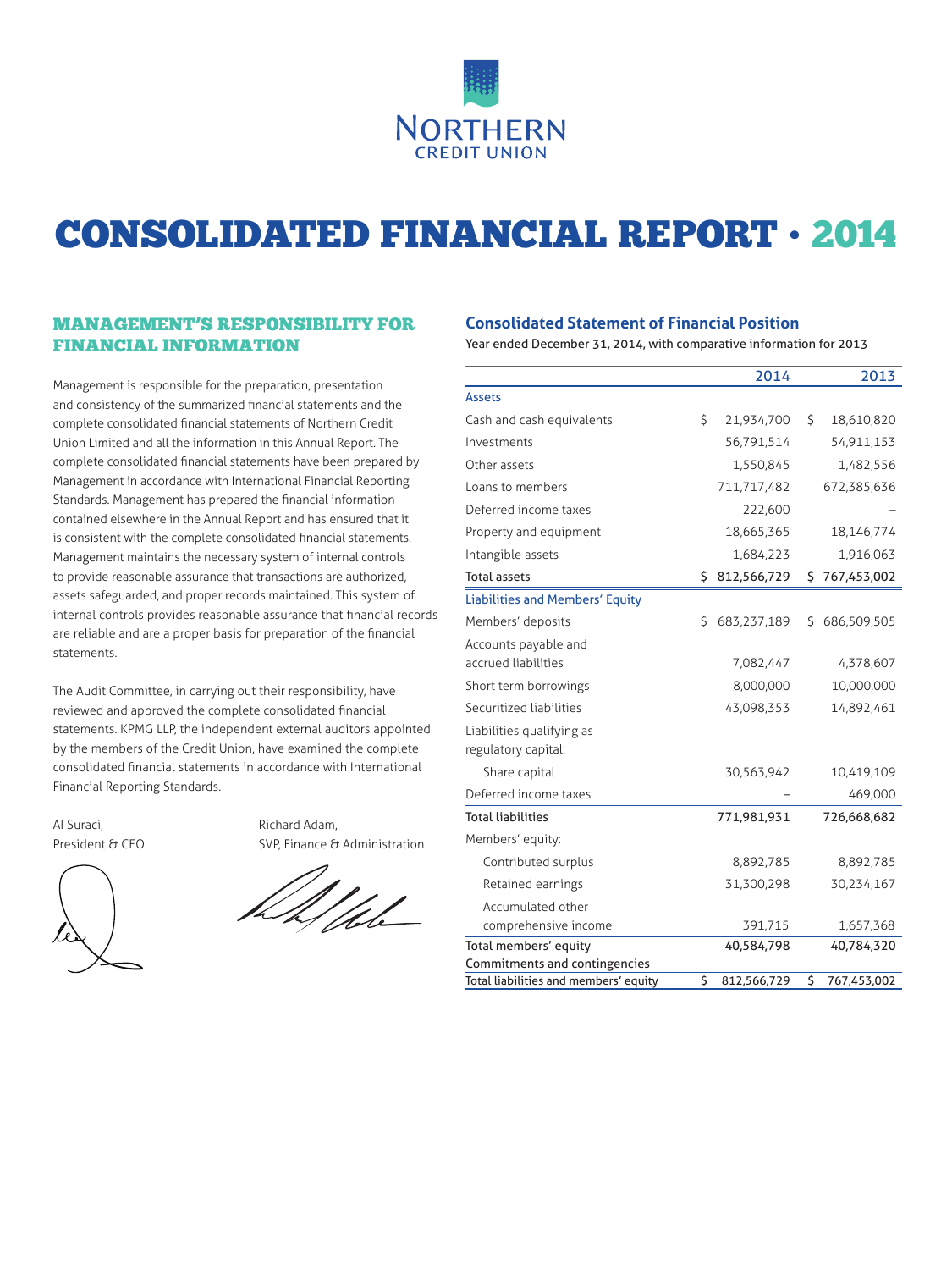### **Consolidated Statement of Income**

Year ended December 31, 2014, with comparative information for 2013

|                                 | 2014               | 2013       |
|---------------------------------|--------------------|------------|
| Revenue:                        |                    |            |
| Interest                        |                    |            |
| - residential mortgage loans    | \$17,232,988       | 16,992,328 |
| - personal loans                | 7,859,457          | 6,403,608  |
| - commercial loans              | 7,199,322          | 7,328,571  |
| Investment income               | 794,269            | 659,514    |
|                                 | 33,086,036         | 31,384,021 |
| Cost of financing:              |                    |            |
| Interest                        |                    |            |
| - demand deposits               | 1,157,181          | 937,648    |
| - term deposits                 | 3,219,852          | 3,368,301  |
| - registered savings plans      | 3,282,933          | 3,260,080  |
| Distribution to members         | 612,635            | 259,246    |
| Interest on external borrowings | 815,174            | 169,434    |
|                                 | 9,087,775          | 7,994,709  |
| Net interest income             | 23,998,261         | 23,389,312 |
| Net impairment loss on          |                    |            |
| loans                           | 1,468,556          | 878,380    |
| Net interest income after       |                    |            |
| provision for impaired loans    | 22,529,705         | 22,510,932 |
| Non-interest revenue            | 9,377,634          | 8,821,797  |
|                                 | 31,907,339         | 31,332,729 |
| Operating expenses:             |                    |            |
| Salaries, wages and benefits    | 15,401,732         | 15,634,393 |
| Board, delegate and committee   | 508,597            | 602,432    |
| Data processing and clearing    | 1,136,545          | 1,006,269  |
| General and administration      | 8,650,061          | 8,307,208  |
| Insurance                       | 854,658            | 800,174    |
| Occupancy                       | 2,236,331          | 2,092,298  |
| Depreciation and amortization   | 2,008,712          | 1,990,018  |
|                                 | 30,796,636         | 30,432,792 |
| Operating income                | 1,110,703          | 899,937    |
| Unrealized gains:               |                    |            |
| Unrealized gain on              |                    |            |
| interest rate swaps             | 28,566             | 123,676    |
| Unrealized gains on investments | 140,813            | 442,604    |
| Income before income taxes      | 1,280,082          | 1,466,217  |
| Income taxes:                   |                    |            |
| Current                         | 363,951            | 165,500    |
| Deferred (recovery)             | (150,000)          | 333,168    |
|                                 | 213,951            | 498,668    |
| Net income                      | \$<br>1,066,131 \$ | 967,549    |

# **Consolidated Statements of Comprehensive Income and Changes in Members' Equity**

Year ended December 31, 2014, with comparative information for 2013

|  |  |  | <b>Consolidated Statement of Comprehensive Income</b> |  |
|--|--|--|-------------------------------------------------------|--|
|--|--|--|-------------------------------------------------------|--|

|                                                                                                                 |    | 2014           | 2013      |
|-----------------------------------------------------------------------------------------------------------------|----|----------------|-----------|
| <b>Net Income</b>                                                                                               | Ś  | $1,066,131$ \$ | 967,549   |
| Other comprehensive income,<br>net of income taxes:                                                             |    |                |           |
| Items that are or may be<br>reclassified to profit or loss:                                                     |    |                |           |
| Net change in fair value of available-<br>for-sale financial assets, net of<br>tax of \$3,700 (2013 - \$18,962) |    | (10, 553)      | 44,245    |
| Items that will never be<br>reclassified to profit or loss:                                                     |    |                |           |
| Defined benefit plan actuarial<br>(losses) gain net of income tax of<br>\$537,900 (2013 - \$929,850)            |    | (1,255,100)    | 2,169,650 |
| Comprehensive (loss) income                                                                                     | \$ | $(199.522)$ \$ | 3.181.444 |

### Consolidated Statement of Changes in Members' Equity

|                                        | 2014               |    | 2013       |
|----------------------------------------|--------------------|----|------------|
| Contributed surplus:                   |                    |    |            |
| Balance, beginning of year             | \$<br>8,892,785 \$ |    | 8,243,485  |
| Acquisition of O.N.R. Employees        |                    |    |            |
| (North Bay) Credit Union Limited       |                    |    | 649,300    |
| Balance, end of year                   | 8,892,785          |    | 8,892,785  |
| Retained earnings:                     |                    |    |            |
| Balance, beginning of year             | 30,234,167         |    | 29,266,618 |
| Net income                             | 1,066,131          |    | 967,549    |
| Balance, end of year                   | 31,300,298         |    | 30,234,167 |
| Accumulated other                      |                    |    |            |
| comprehensive income (loss):           |                    |    |            |
| Representing the fair value reserve    |                    |    |            |
| Balance, beginning of year             | 1,657,368          |    | (556, 527) |
| Net change in fair value of available- |                    |    |            |
| for-sale financial assets, net of tax  | (10, 553)          |    | 44,245     |
| Defined benefit plan actuarial         |                    |    |            |
| (losses) gains, net of tax             | (1,255,100)        |    | 2,169,650  |
| Balance, end of year                   | 391,715            |    | 1,657,368  |
| Members' equity, end of year           | \$40,584,798       | Ś. | 40,784,320 |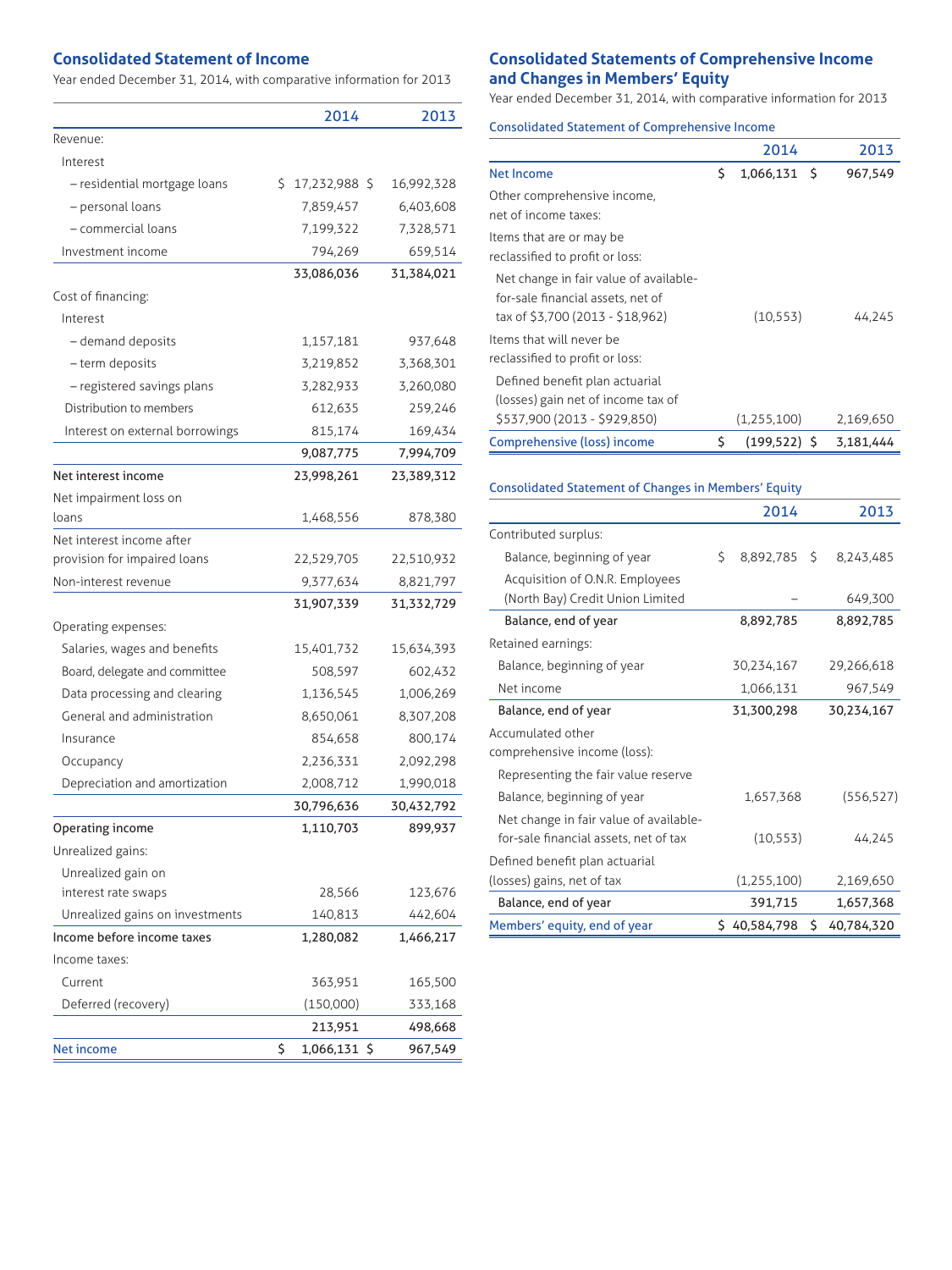## **Consolidated Statement of Cash Flows**

Year ended December 31, 2014, with comparative information for 2013

|                                                                                   | 2014             | 2013             |
|-----------------------------------------------------------------------------------|------------------|------------------|
| Cash flows from operating activities:                                             |                  |                  |
| Net income                                                                        | \$<br>1,066,131  | \$<br>967,549    |
| Adjustments for:                                                                  |                  |                  |
| Change in non-cash items:                                                         |                  |                  |
| Net interest income                                                               | (23,998,261)     | (23, 389, 312)   |
| Provision for impaired loans                                                      | 1,468,556        | 878,380          |
| Provision for income tax                                                          | 213,951          | 498,668          |
| Depreciation and amortization                                                     | 2,008,712        | 1,990,018        |
| Unrealized loss on interest rate swaps                                            | (28, 566)        | (123, 676)       |
| Unrealized gains on investments                                                   | (140, 813)       | (442, 604)       |
| Gain on disposal of property and equipment                                        | (2,210)          | (441, 616)       |
|                                                                                   | (19, 412, 500)   | (20,062,593)     |
| Changes in other assets:                                                          |                  |                  |
| Changes in other assets                                                           | (39, 724)        | 5,229            |
| Changes in accounts                                                               |                  |                  |
| payable and accrued liabilities                                                   | 898,606          | 2,644,999        |
|                                                                                   | 858,882          | 2,650,228        |
| Changes in member activities (net):                                               |                  |                  |
| Changes in member loans                                                           | (40, 736, 560)   | (49,874,603)     |
| Changes in member deposits                                                        | (2,743,903)      | 23,335,626       |
|                                                                                   | (43, 480, 463)   | (26, 538, 977)   |
| Cash flows related to interest, dividends and income taxes:                       |                  |                  |
| Interest received on member loans                                                 | 32,365,008       | 30,650,701       |
| Interest received on investments                                                  | 883,947          | 777,095          |
| Interest paid on member deposits                                                  | (8,329,193)      | (7,853,709)      |
| Interest paid on external borrowings                                              | (815, 174)       | (169, 434)       |
| Dividends paid                                                                    | (612, 635)       | (259, 246)       |
| Income taxes paid                                                                 | (363,951)        | (874, 828)       |
|                                                                                   | 23,128,002       | 22,270,579       |
|                                                                                   | (38,906,079)     | (21,680,763)     |
| Cash flows from financing activities:                                             |                  |                  |
| Redemption of membership shares                                                   | 8,399            | 19,362           |
| Redemption of Class A patronage shares                                            | (80, 284)        | (62, 796)        |
| Issuance of Class B investment shares                                             | 20,216,717       | 211,781          |
| Proceeds from Central 1 Credit Union loan                                         | 28,205,892       | 14,892,461       |
|                                                                                   | 46,352,437       | 15,060,808       |
| Cash flows from investing activities:                                             |                  |                  |
| Proceeds from disposal of property and equipment                                  |                  | 750,000          |
| (Purchase of) proceeds from sale of investments                                   | (1,829,226)      | 3,434,503        |
| Additions to intangible assets                                                    | (231, 840)       | (238, 819)       |
| Additions to property and equipment                                               | (2,061,412)      | (1,918,629)      |
| Net cash inflow from purchase of O.N.R. Employee (North Bay) Credit Union Limited |                  | 1,493,070        |
|                                                                                   | (4, 122, 479)    | 3,520,125        |
| Net increase (decrease) in cash and cash equivalents                              | 3,323,880        | (3,099,830)      |
| Cash and cash equivalents, beginning of year                                      | 18,610,820       | 21,710,650       |
| Cash and cash equivalents, end of year                                            | \$<br>21,934,700 | \$<br>18,610,820 |